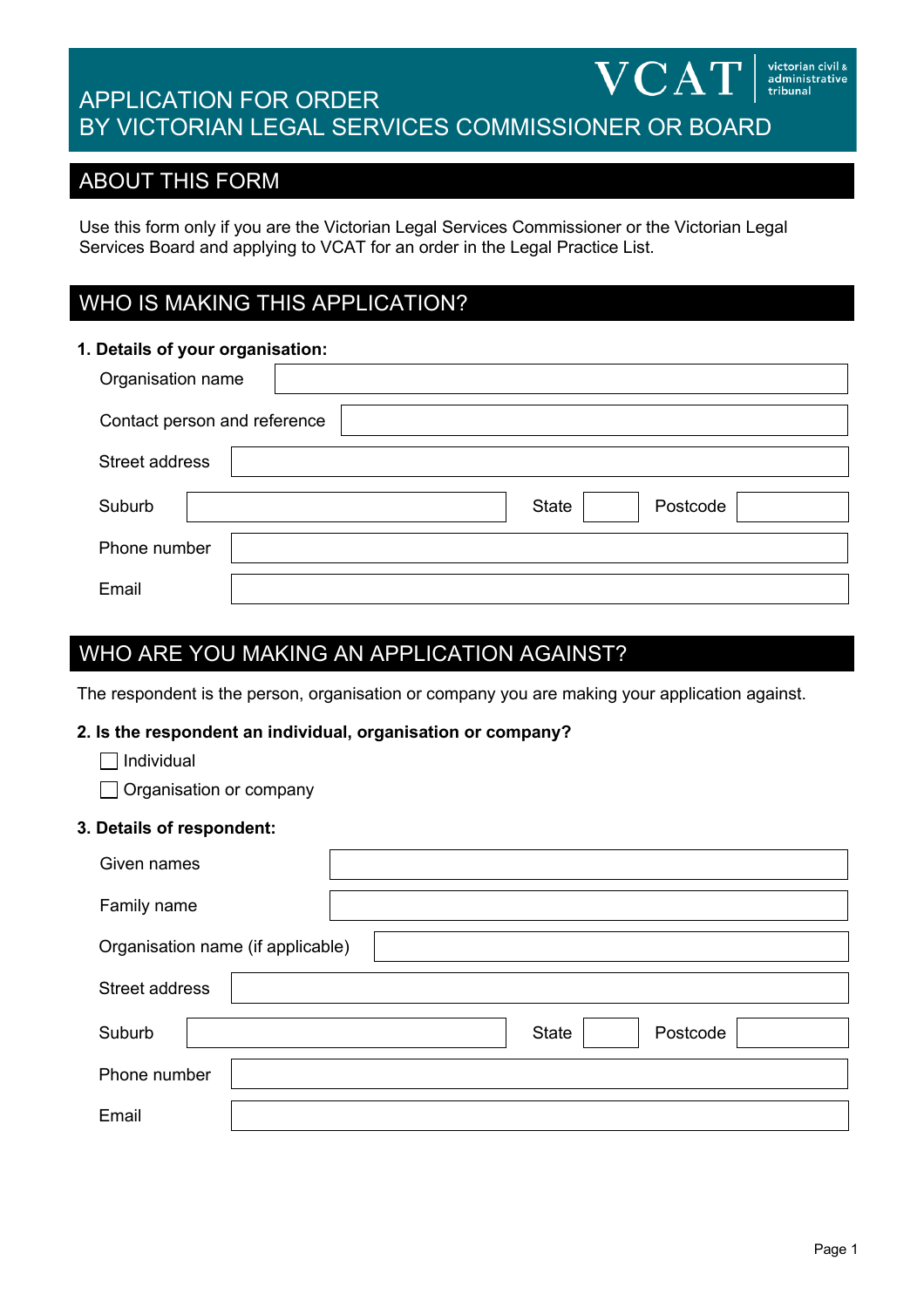# WHAT ORDERS ARE YOU SEEKING?

**4. Provide a summary of the orders you want VCAT to make. You must attach two copies of a full application for order.**

Include a reference to the Act and relevant section number, or other legislative provision.

# HEARING ARRANGEMENTS

We offer a range of support services for people with disability, language difficulties and to help with accessibility. Let us know of your needs so we can make arrangements for the hearing.

#### **5. Does anyone mentioned in this application need special assistance at the hearing?**

 $\Box$  Help accessing the venue (e.g. wheelchair access)

Interpreter required

Language:

□ Assisted communication (e.g. assistive listening device or hearing loop)

 $\Box$  Attend the hearing by phone or video link

 $\Box$  Other

Provide more detail about who needs the forms of assistance you have indicated and why.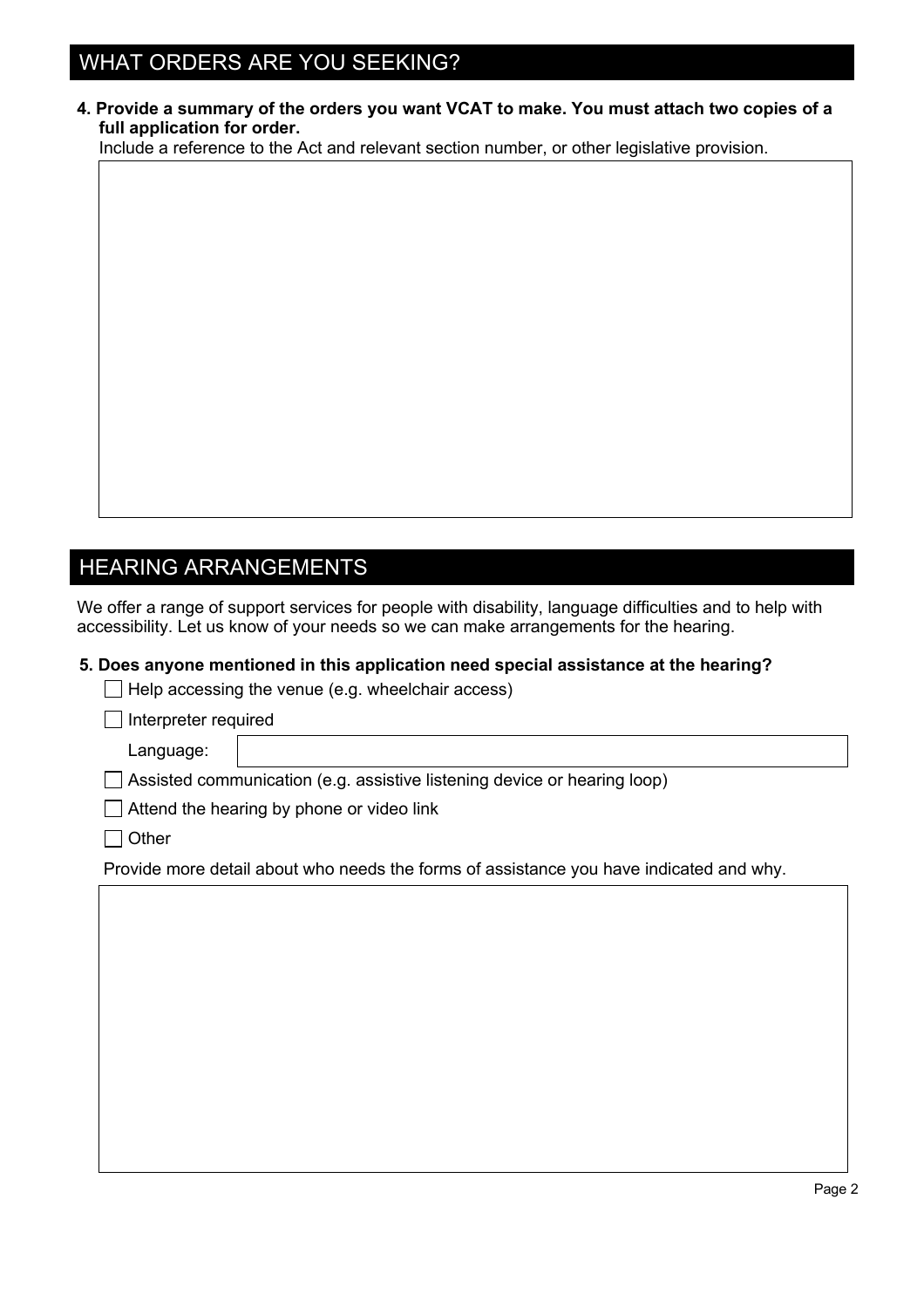# ACKNOWLEDGEMENT

By completing this application, I understand and acknowledge that:

 $\Box$  To the best of my knowledge, all information provided in this application is true and correct.

 It is an offence under section 136 of the *Victorian Civil and Administrative Tribunal Act 1998* to knowingly give false or misleading information to VCAT.

Full name of person completing this form:

| Date of acknowledgement (DD/MM/YYYY): |  |  |
|---------------------------------------|--|--|

#### FURTHER STEPS TO TAKE

You must do the following:

 $\Box$  Attach two copies of the full application for order.

 $\Box$  Keep a copy of this application for your own records.

### FEE PAYMENT

Complete this section unless you wish to pay using another method. For other payment options, see www.vcat.vic.gov.au/howtopay.

| Choose the fee level: | Standard    | Corporate         | Concession |
|-----------------------|-------------|-------------------|------------|
| Fee amount charged    | \$          |                   |            |
| <b>Card details</b>   |             |                   |            |
| Cards accepted:       | <b>VISA</b> | <b>MasterCard</b> |            |
| Cardholder name:      |             |                   |            |
| Card number:          |             |                   |            |
| Card expiry (mm/yy):  |             |                   |            |